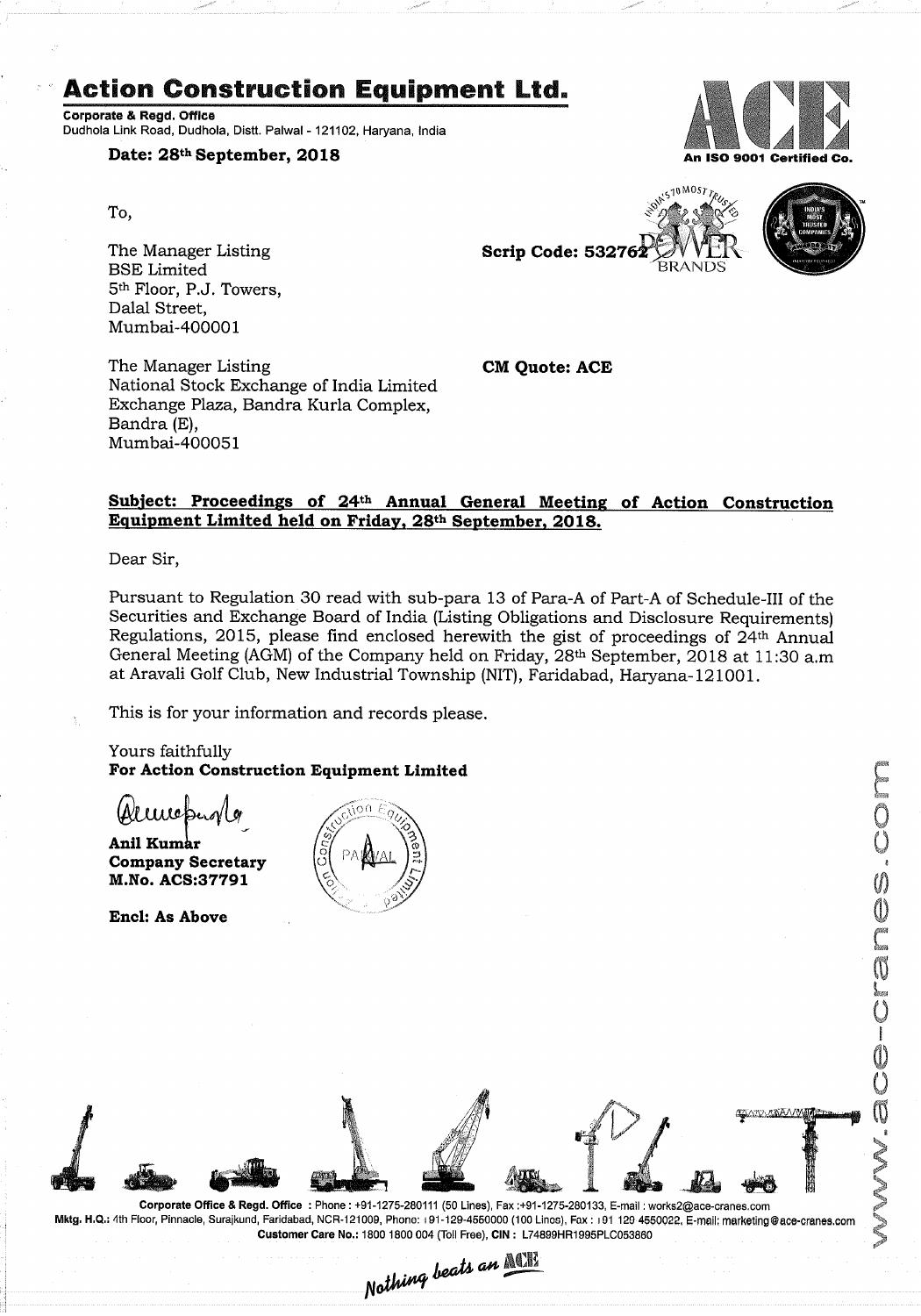# GIST OF PROCEEDINGS OF 24TH ANNUAL GENERAL MEETING OF THE MEMBERS OF ACTION CONSTRUCTION EQUIPMENT LIMITED HELD ON FRIDAY, 28TH SEPTEMBER, 2018 AT 11:30 A.M. AT ARAVALI GOLF CLUB, NEW INDUSTRIAL TOWNSHIP (NIT), FARIDABAD, HARYANA-121001.

# Date, Time and Venue:

The 24<sup>th</sup> Annual General Meeting (AGM) of the Members of the Company was held on Friday, 28th September, 2018 at Aravali Golf Club, New Industrial Township (NIT), Faridabad, Haryana-121001.

The meeting commenced at 11:30 a.m. and concluded at 12:30 p.m. on the same day.

#### Gist of Proceedings:

Mr. Vijay Agarwal, Chairman and Managing Director of the Company took the chair and presided the meeting in accordance with the Article 67 of the Articles of Association of the Company. He introduced the Directors, statutory auditors, secretarial auditors and other officials of the Company.

| S. No.         | Name                       | <b>Designations</b>              |
|----------------|----------------------------|----------------------------------|
|                | Mr. Vijay Agarwal          | Chairman & Managing Director     |
| $\overline{2}$ | Mrs. Mona Agarwal          | Whole-Time Director              |
| 3              | Mr. Sorab Agarwal          | Whole-Time Director              |
| 4              | Mr. Girish Narain Mehra    | Independent Director             |
| 5              | Mr. Subhash Chander Verma  | Independent Director             |
| 6              | Mr. Keshav Chandra Agrawal | Independent Director             |
| 7              | Mr. Rajan Luthra           | Chief Financial Officer          |
| 8              | Mr. Anil Kumar             | <b>Company Secretary</b>         |
| 9              | Mr. Ravi Gulati            | Partner of M/s BRAN & Associates |
|                |                            | (Statutory Auditors)             |
| 10             | Mr. Anurag Jain            | Partner of M/s MZ & Associates   |
|                |                            | (Secretarial Auditors)           |

The following Directors/Officials were present at the meeting.

The Chairman informed about the financial performance of the Company for the financial year 2017-18. He also apprised about the prevailing business conditions in the business segments in which the Company operates.

The Chairperson informed the members present that  $M/s$  MZ  $\&$  Associates, Practicing Company Secretaries has been appointed as Scrutinizer to scrutinize the remote e-voting process and voting through ballot paper at the Annual General Meeting in a fair and transparent manner.

The requisite quorum being present, the meeting was called to order.

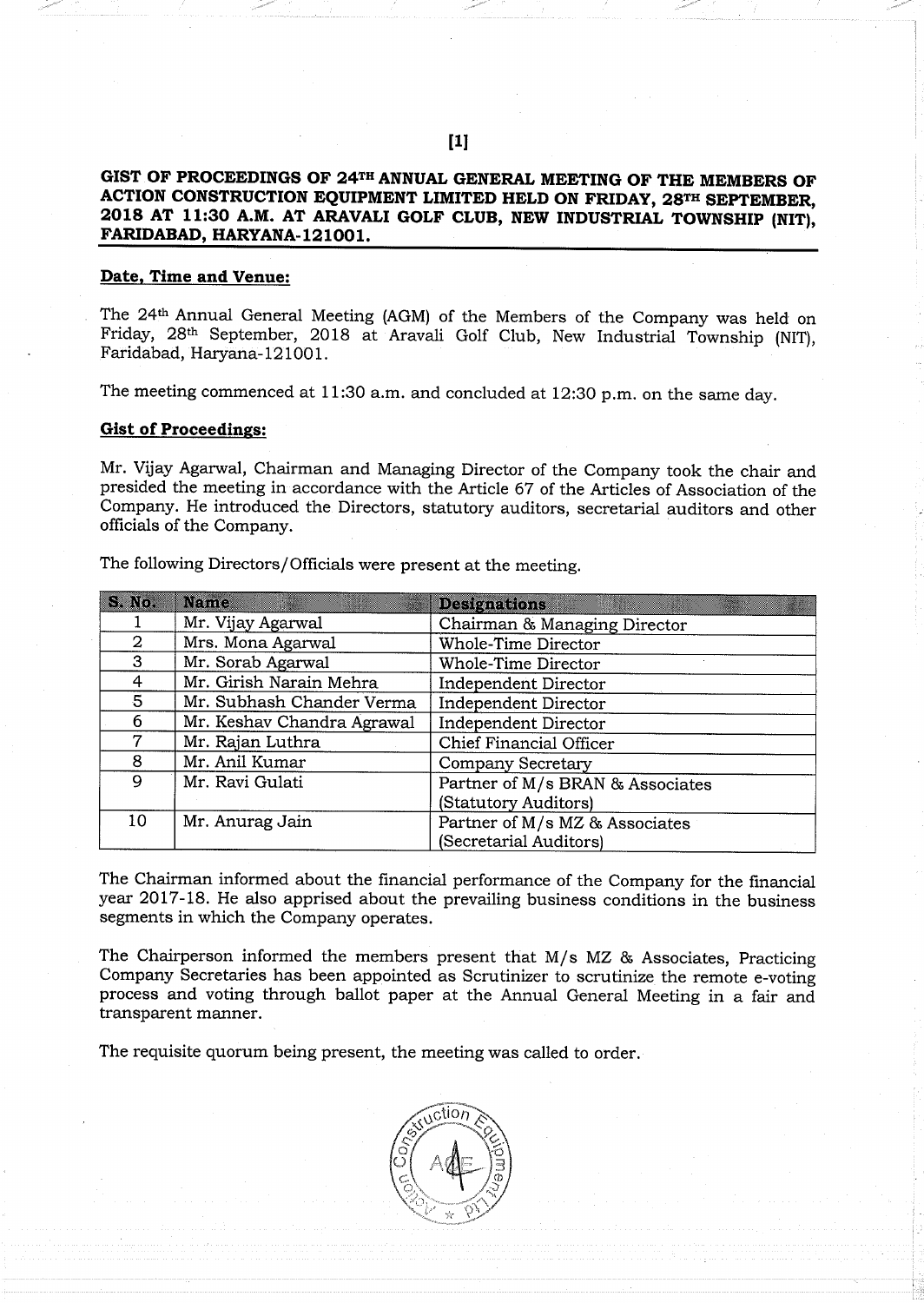The Chairperson asked queries/comments/feedback from the members present at the meeting. Few Shareholders raised queries on the affairs /business of the Company which were replied by Mr. Vijay Agarwal, Chairman & Managing Director.

. With the consent of the members, the notice convening the Annual General Meeting, the Director's Report and the accounts for the financial year ended  $31<sup>st</sup>$  March 2018 were taken as read. As there were no qualifications in the Audit Report, it was not required to be read.

## **Manner of Approval:**

Members Whose name appeared in the Register of Members/ List of beneficial owners as on Friday, 21<sup>st</sup> September, 2018 (Cut-off date) were given the facility of remote e-voting on the resolutions set out in the AGM notice dated 21<sup>st</sup> May, 2018. The remote e-voting commenced on Monday, 24th September, 2018 (8:30 a.m.) and concluded on Thursday, 27th September, 2018 (5:00 p.m.). Members, who could not cast their vote through e-voting, were provided the facility to vote through ballot at the Venue of the AGM.

Thereafter, Chairperson said that Ballot papers have already been distributed and requested to members to drop the same in ballot box after duly filling their option.

#### Resolutions proposed in the meeting;

## Ordinary Business:

- 1. To receive, consider and adopt:
	- (a) The audited standalone financial statement of the Company for the financial year ended March 31, 2018 and the reports of Board of Directors and Auditors' thereon; (Ordinary Resolution) and
	- (b) The audited consolidated financial statements of the Company for the financial year ended March 31, 2018 and report of Auditors thereon. (Ordinary Resolution)
- 2. To declare dividend:
	- (a) On Preference Shares for the financial year ended March 31, 2018. (Ordinary Resolution)
	- (b) On Equity Shares for the financial year ended March 31, 2018. (Ordinary Resolution)
- 3. To appoint a Director in place of Mrs. Mona Agarwal (DIN: 00057653) who retires from office by rotation, and being eligible, offers herself for reappointment. (Ordinary Resolution)

#### Special Business:

- 4. To ratify the remuneration of the cost auditors for the financial year ending March 31, 2019. (Ordinary Resolution)
- 5. Re-appointment of Mr. Vijay Agarwal (DIN: 00057634) as Chairman & Managing Director of the Company. (Special Resolution)